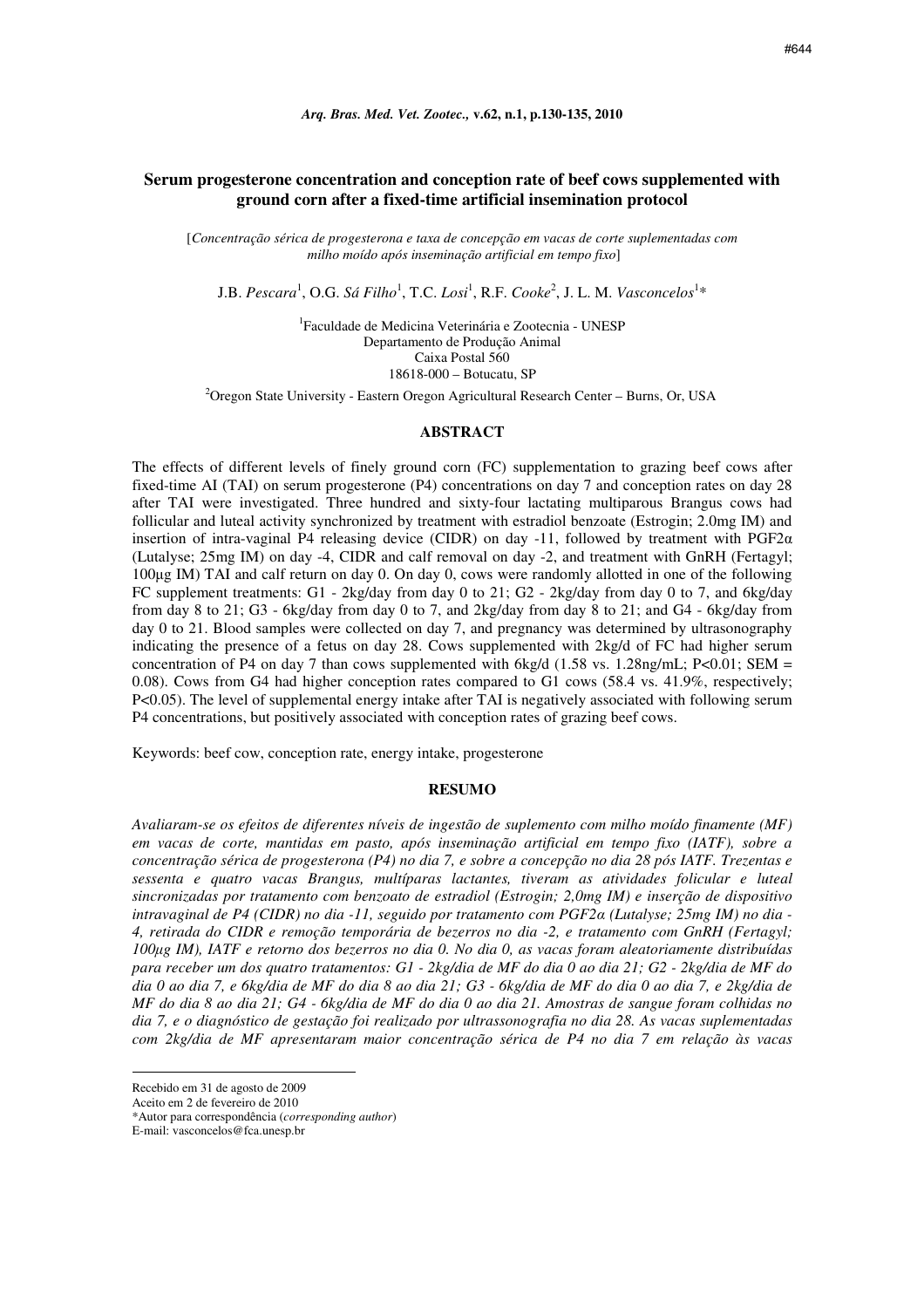#### *Serum progesterone concentration…*

*suplementadas com 6kg/dia (1,58 vs. 1,28ng/mL; P<0,01, EPM=0,08). As vacas do G4 apresentaram maior taxa de concepção em relação às vacas do G1 (58,4 vs. 41,9%, respectivamente; P<0,05). O nível de consumo do suplemento energético após a IATF é negativamente associado às concentrações séricas de P4, porém positivamente associado à taxa de concepção em vacas de corte em pasto.* 

*Palavras-chave: vaca de corte, taxa de concepção, ingestão de energia, progesterona*

## **INTRODUCTION**

The primary nutrient consideration for optimum reproductive performance of cattle is energy (Mass, 1987). Beef cows consuming inadequate amounts of energy in postpartum typically experience extended anestrous and decreased conception and pregnancy rates (Santos and Amstalden, 1998). Tropical forages usually do not meet the energy demand of lactating beef cows (Moore et al., 1991); therefore, the development of nutrition programs that emphasize energy supplementation to maintain or enhance reproductive efficiency is often required, if not essential, for grazing cow-calf operations based on tropical forages. Increased feed intake reduces circulating progesterone (P4) concentrations (Sangsritavong et al., 2002; Vasconcelos et al., 2003; Cooke et al., 2007) in dairy and beef females.

Circulating P4 is critical for the onset and maintenance of pregnancy, especially during the early phases (Spencer and Bazer, 2002) because P4 prepares the uterine environment for gestation, inhibits the activity of hormones that may disrupt pregnancy (Vallet and Lamming, 1991; Lau et al., 1992), and is important for conceptus growth and development (Garrett et al., 1988). Pregnancy rates are positively influenced by blood concentration of P4 after breeding (Robinson et al., 1989; Lopez-Gatius et al., 2004), and recent findings further suggest that P4 concentrations during the initial seven days following AI greatly influence conception rates in cattle (Stronge et al., 2005; Demetrio et al., 2007). Therefore, it can be speculated that high amounts of supplemental energy after breeding decrease blood P4 concentrations and are consequently detrimental to the establishment of pregnancy in beef cows.

The objective of the present experiment was to investigate if different levels of finely ground corn supplementation after fixed-time AI (TAI) would affect serum P4 concentrations and conception rates of lactating mature beef cows maintained on tropical pastures.

## **MATERIAL AND METHODS**

The experiment was carried out at the NP Brangus Farm, located in Bauru, SP.

Three hundred and sixty four lactating multiparous Brangus cows, averaging (mean±SD) 134±30d postpartum and 5.6±0.9 of body condition score (BCS;  $1=$  emaciated to  $9=$ obese; Wagner et al., 1988), assessed on d -11 of the study (d  $0 = TAI$ ), had follicular and luteal functions synchronized by treatment with estradiol benzoate (2.0mg IM; Estrogin - Farmavet) and insertion of intra-vaginal releasing device with 1.9g of P4 (CIDR - Pfizer Saúde Animal), followed by treatment with PGF2α (25mg IM; Lutalyse - Pfizer Saúde Animal) on d -4, CIDR and calf removal on d -2, and treatment with GnRH (100µg IM; Fertagyl - Intervet) and calf return on d 0. All cows were submitted to TAI following the GnRH treatment. From d -2 and GnRH + TAI on d 0, estrus was detected by visual observation (from 7:00 to 8:30 a.m. and from 5:00 to 6:30 p.m.) and determined if cows accepted mount from other females. All cows were inseminated by the same technician, with semen from four different bulls, equally distributed among treatments to minimize semen source effect. Following TAI, cows were randomly assigned to one of the four FC supplement treatments: G1 - 2kg/d from d 0 to 21; G2 -  $2kg/d$  from d 0 to 7, and  $6kg/d$  from d 8 to  $21: G3$  - 6kg/d from d 0 to 7, and  $2kg/d$  from d 8 to 21; and G4 - 6kg/d from d 0 to 21. The BCS (mean±SD) and percent of cows detected in estrus were  $3.2\pm 0.4$  and  $50\%$ ,  $3.2\pm 0.4$  and 46.8%, 3.4±0.4 and 48.2%, and 3.3±0.4 and 41.6%; for G1, G2, G3, and G4, respectively.

Cows from all treatments were maintained in a single group within a rotational grazing system throughout the study. Pasture (*Brachiaria decumbens*) availability (1,300kg of DM/ha) was adequate to assure ad libitum intake. Cows also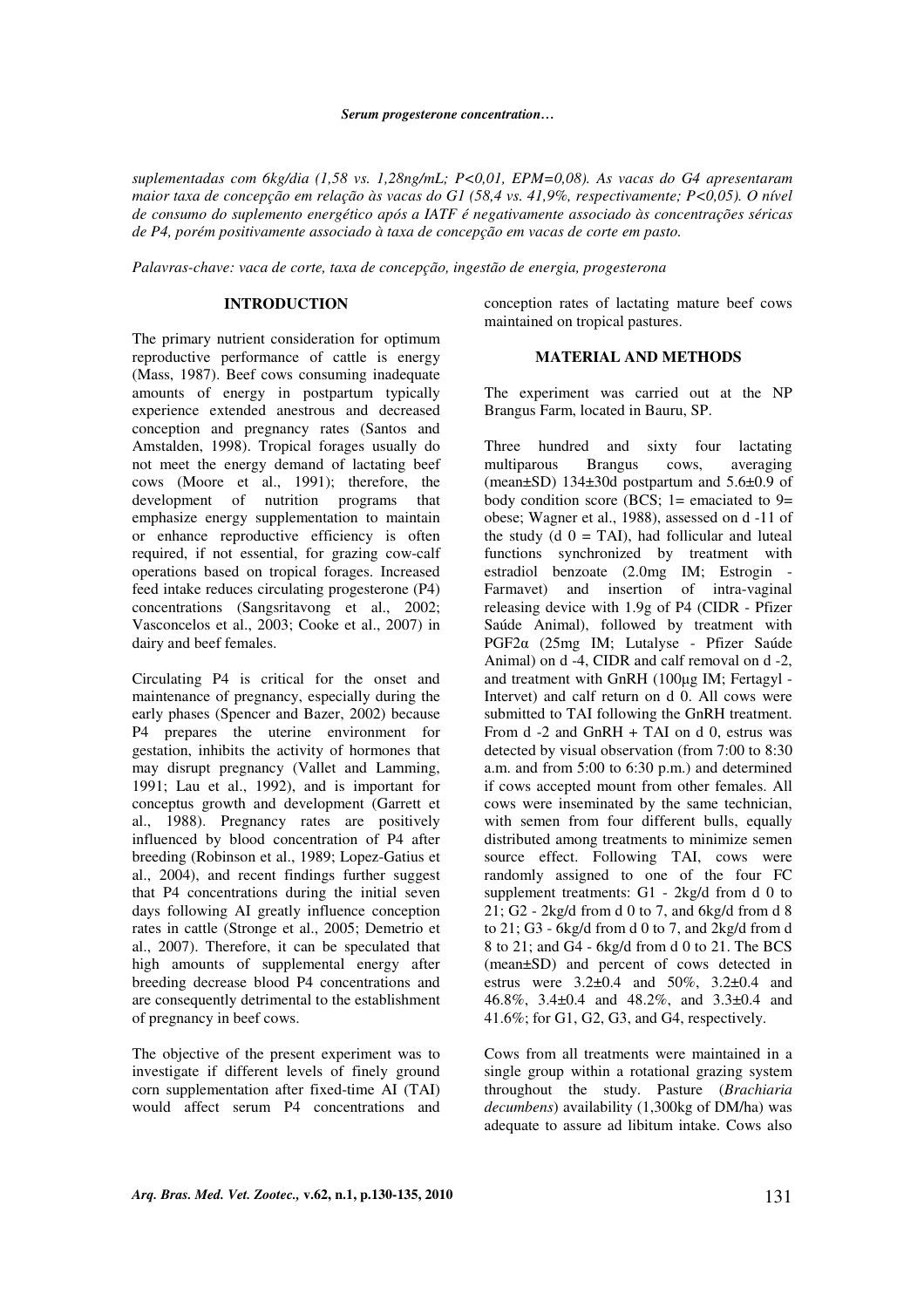had free access to mineral. Treatments consisted of finely ground corn (DM: 88%; CP: 9.1%; NDF: 14%) daily offered at 06 a.m., at different amounts according to the treatment group. Cows were daily separated according to treatment immediately before feeding, and were grouped in the same pasture after feeding. Cows within the same treatment were fed in a single group; however, to prevent competition for feed and ensure that all cows had similar opportunity to consume the treatment, bunk space was approximately 1.0m/cow. Prior to the assignment to treatments, all cows received 2kg/d of FC for an 11d adaptation period (d -11 to d 0).

On day 7, from 3 to 5h after supplement treatments had been offered, blood samples were collected from coccygeal vein into commercial blood collection tubes (Vacutainer, 10mL – Becton Dickinson), immediately placed on ice, maintained at 4°C for 24h, and centrifuged at  $1500 \times g$  for 15 min for serum separation and collection. Serum was frozen at -20°C. Concentrations of serum P4 were determined using Coat-A-Count Kit (DPC - Diagnostic Products Inc.) solid phase radioimmunoassay. The intra-assay coefficient of variation was 4.8%.

Ovulation was determined by transrectal ultrasonography (Aloka SSD 500V, 7.5 MHz linear-array intrarectal transducer). Ovulation was confirmed if follicle ≥9mm presented on day 0 was absent on day 2. Conception rate was determined by the presence of a fetus also using transrectal ultrasonography on day 28.

Progesterone data were analyzed using the PROC MIXED of SAS. The model statement contained the effects of treatment, estrus (detected or not), BCS ( $\geq$ 5 or <5), and the twoway interactions. Main effects and interactions with P*-*value greater than 0.20 were excluded from the model. Data were analyzed using cow (treatment) as the random variable and Satterthwaite approximation to determine the denominator df for the tests of fixed effects. Results are reported as least square means. Means were separated using LSM.

Conception rates were analyzed as binomial data with the LOGIT function of the PROC GENMOD of SAS. The model statement contained the effects of treatment, P4 concentration on day 7 after TAI, estrus (detected or not), BCS ( $\geq$ 5 or <5), and the twoway interactions. Interactions and main effects with P*-*value greater than 0.20 were excluded from the model. Results are reported as means, which were separated using DIFF.

For all analyses, cow was considered the experimental unit. Significance was set at P≤0.05, and tendencies were determined if P>0.05 and ≤0.10. Interactions are reported only if significant.

## **RESULTS**

Only data from animals that responded to the synchronization protocol were analyzed (ovulation rate =  $89.8\%$ : 327/364). Additionally, 46.8% of the synchronized cows were detected in estrus from day -2 to day 0 of the study (153/327). For P4 analysis, treatments G1 and G2 were combined, likewise for G3 and G4, because these groups were receiving the same amount of supplement on day 7 after TAI (2 and 6kg/d of FC, respectively). For conception rates, treatments were individually analyzed and compared to each other.

Cows fed 6kg/d of FC (G3 and G4; n= 162) had reduced P4 concentration (P<0.01) compared to cows fed 2kg/d (G1 and G2; n= 165) (1.28 vs. 1.58ng/mL, respectively; SEM =  $0.08$ ). Regardless of treatment, cows detected in estrus  $(n = 153)$  had higher  $(P<0.05)$  serum P4 concentrations compared to cows  $(n = 174)$  not detected in estrus (1.54 vs. 1.31ng/mL, respectively; SEM =  $0.08$ ), and cows (n =  $201$ ) with BCS $\geq$ 5.0 had higher (P = 0.05) serum P4 concentration compared to cows  $(n = 126)$  with BCS<5.0 (1.55 vs. 1.30ng/mL, respectively;  $SEM = 0.09$ .

Conception rate in G1 (41.9%; 36/86) was lower (*P*<0.05) than G4 (58.4%; 45/77). No further differences were observed among treatments (55.7%; 44/79 and 52.9%; 45/85 conception rates for G2 and G3, respectively). Cows detected in estrus had higher (*P*<0.05) conception rates (56.2%; 86/153) compared to cows not detected in estrus (48.3%; 84/174).

#### **DISCUSSION**

The hypothesis of the present study was that increased energy supplement intake after TAI (d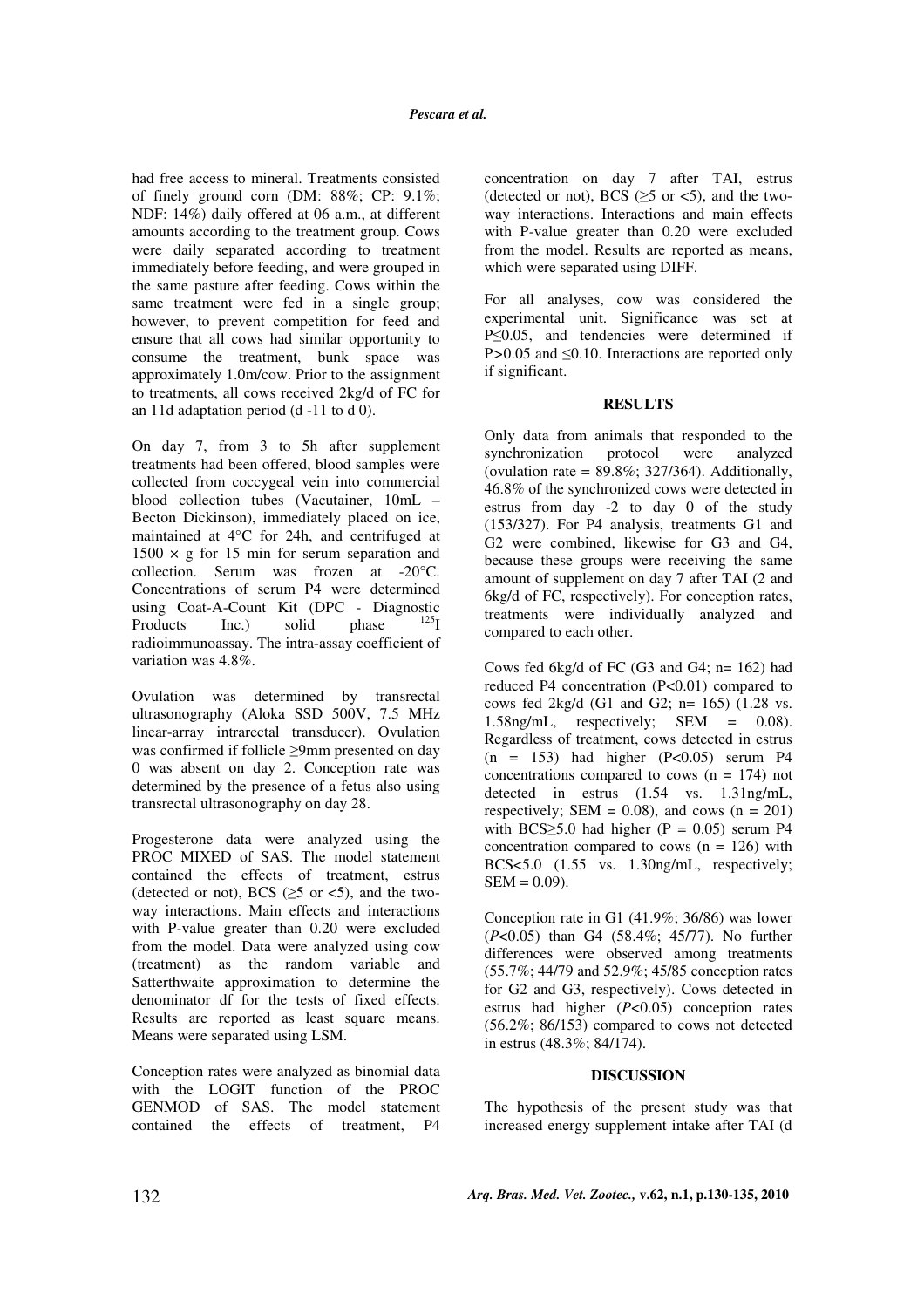0) would be negatively associated with serum P4 concentrations on day 7 and consequently with conception rates detected on day 28 in lactating grazing beef cows. According to the NRC model (Nutrient…, 1996), the cows utilized in this experiment, grazing typical amounts of forage dry matter and supplemented with 2kg/d of corn, consumed approximately 90% of their daily requirements in net energy (11.6 Mcal/day consumed and 12.9 Mcal/d), whereas cows supplemented with 6kg/d of corn consumed approximately 135% of their daily net energy requirements (17.4 Mcal/d consumed). As result, cows fed 2kg/d of FC had higher P4 concentrations than cows fed 6kg/d of FC on day 7 after TAI. Previous data support the findings of the present study. Non-lactating Holstein cows fed 150% of their maintenance nutrient requirements had decreased P4 concentrations 4h after feeding compared to cows fed 50% of requirements or cows remained unfed, and this difference was likely caused by an increased hepatic clearance of P4 in response to greater supplement intake of cows fed 6kg/d of corn (Sangsritavong et al., 2002). Grazing pubertal heifers offered energy-based supplements three times weekly had decreased P4 concentrations on days that supplements were offered, and foragefed cows similarly supplemented had decreased P4 concentrations 4h after supplements had been offered (Cooke et al., 2007). Dairy cows fed 100% of the daily diet at once, or half of the diet every 12h had decreased P4 concentrations by 1h after feeding, and concentrations remained depressed until 8 to 9h after feeding compared to cows fed a quarter of their diet every 6h or unfed animals (Vasconcelos et al., 2003).

Circulating concentrations of P4 after breeding have been positively associated with conception rates of cattle because P4 is critical for the maintenance of pregnancy (Spencer and Bazer, 2002). Cows with greater blood P4 concentrations or supplemented with exogenous sources of P4 after AI had increased conception rates compared to non-supplemented or cows with reduced blood P4 concentrations (Robinson et al., 1989; Lopez-Gatius et al., 2004). Stronge et al. (2005) indicated that reduced P4 concentrations from day 5 to day 7 after AI were associated with low fertility in dairy cows, whereas Demetrio et al. (2007) reported a positive relationship between P4 concentrations on day 7 and conception rates on day 28 after AI

in dairy cattle. In the present study, however, conception rates were not affected by P4 concentrations on day 7 after TAI, and G4 cows had decreased P4 concentrations, but greater conception rates compared to G1 cows (1.28 vs. 1.60ng/mL of P4, respectively; P<0.05; SEM = 0.10). Energy intake has been positively associated with blood concentrations of insulinlike growth factor I (IGF-I) in beef cattle (Lapierre et al., 2000; Hersom et al., 2004). Previous studies reported that IGF-I seems to enhance the rate of embryo development to the blastocyst stage and increase embryonic cell numbers (Moreira et al., 2002a, b) in cattle, which allows greater secretion of interferon tau,<br>positively contributing to pregnancy positively contributing to establishment and maintenance after AI (Bilby et al., 2006). Therefore, it can be speculated that cows from G4 had greater IGF-I concentrations compared to G1-cows during the experimental period, leading to the treatment effects detected for conception rates.

Regardless of treatment, cows detected in estrus had higher P4 concentrations on day 7 and higher conception rates on day 28 after TAI compared to cows not detected in estrus. Cows inseminated after estrus detection had higher conception rates compared to cows submitted to TAI after estrus synchronization by hormone-based protocols (Stevenson et al., 1996; Pursley et al., 1997; Stevenson et al., 1999). Bovine follicles are naturally able to ovulate when they reach approximately 10mm diameter (Sartori et al., 2001), but GnRH treatment as part of synchronization protocols may induce ovulation of smaller follicles (Perry et al., 2005). These authors indicated that ovulation of follicles lesser than 11mm diameter by exogenous GnRH stimulation is detrimental to conception rates in cattle because of decreased estradiol concentrations on the day of AI, and impaired P4 concentrations after AI. Bello et al. (2006) also indicated that circulating concentrations of estradiol at the final GnRH of Ovsynch were positively associated with pregnancy rates. Therefore, cattle detected in estrus in this experiment likely had increased estradiol concentrations at TAI and had larger ovulatory follicle compared to cattle not detected in estrus, resulting in larger corpus lutea and consequent P4 concentrations on day 7, and improved conception rates on day 28 after TAI.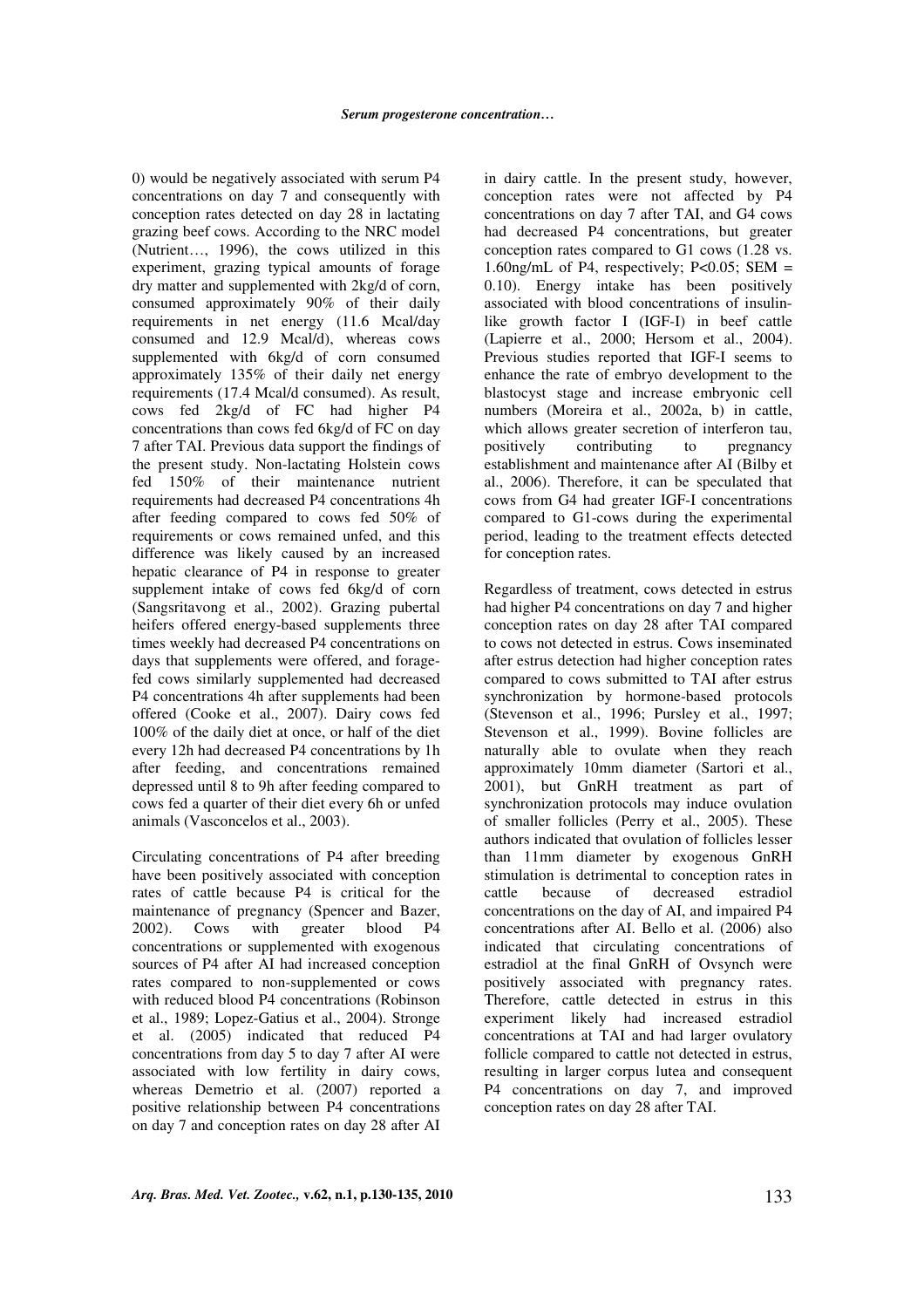It was also observed that BCS was positively associated with P4 concentrations on day 7 after TAI. Stevenson et al. (1999) reported that for each unit of BCS increase in dairy cows, P4 concentrations increased by approximately 0.5ng/mL. Beal et al. (1978) indicated that P4 concentrations in energy-restricted cattle are decreased compared to P4 concentrations in cattle consuming adequate amounts of energy. Progesterone synthesis by ovarian tissues is enhanced by blood hormones associated with energy intake, such as insulin and IGF-I (Spicer et al., 1993); therefore, it can be speculated that the improved energy status of cows with BCS≥5.0 may have enhanced their P4 synthesis compared to cows with BCS<5.0.

In conclusion, it was observed that level of energy supplementation after TAI was negatively associated with following P4 concentrations, but positively associated with conception rates of beef cows. Cows that received 6kg/d of FC from day 0 to day 21 after TAI had reduced P4 concentrations on day 7, but showed higher conception rates compared to cows offered 2kg/d of FC during the same period.

#### **REFERENCES**

BEAL, W.E.; SHORT, R.E.; STAIGMILLER, R.B. et al. Influence of dietary energy intake on bovine pituitary and luteal function. *J. Anim. Sci.*, v.46, p.181-188, 1978.

BELLO, N.M.; STEIBEL, J.P.; PURSLEY, J.R. Optimizing ovulation to first GnRH improved outcomes to each hormonal injection of Ovsynch in lactating dairy cows. *J. Dairy Sci.*, v.89, p.3416-3424, 2006.

BILBY, T.R.; SOZZI, A., LOPEZ, M.M. Pregnancy, bovine somatotropin, and dietary n-3 fatty acids in lactating dairy cows: I. ovarian, conceptus, and growth hormone–insulin-like growth factor system responses. *J. Dairy Sci.*, v.89, p.3360-3374, 2006.

COOKE, R.F.; ARTHINGTON, J.D.; STAPLES, C.R. et al. Effects of supplement type on performance, reproductive, and physiological responses of Brahman-crossbred females. *J. Anim Sci*., v.85, p.2564-2574, 2007.

DEMETRIO, D.G.B.; SANTOS, R.; VASCONCELOS, J.L.M. Factors affecting conception rates following artificial insemination or embryo transfer in lactating Holstein cows. *J. Dairy Sci.*, v.90, p.5073-5082, 2007.

GARRETT, J.E.; GEISERT, R.D.; ZAVY, M.T. et al. Evidence for maternal regulation of early conceptus growth and development in beef cattle. *J. Reprod. Fertil.*, v.84, p.437-447, 1988.

HERSOM, M.J.; WETTEMANN, R.P.; KREHBIEL, C.R. et al. Effect of live weight gain of steers during winter grazing: III. Blood metabolites and hormones during feedlot finishing. *J. Anim Sci.*, v.82, p.2059-2068, 2004.

LAPIERRE, H.; BERNIER, J.F.; DUBREUIL, P. et al. The effect of feed intake level on splanchnic metabolism in growing beef steers. *J. Anim. Sci.*, v.78, p.1084-1099, 2000.

LAU, T.M.; GOW, C.B.; FAIRCLOUGH, R.J. Differential effects of progesterone treatment on the oxytocin-induced prostaglandin F2a response and the levels of endometrial oxytocin receptors in ovariectomized ewes. *Biol. Reprod.*, v.46, p.17-22, 1992.

LOPEZ-GATIUS, F.; SANTOLARIA, P.; YANIZ, J. et al. Progesterone supplementation during the early fetal period reduces pregnancy loss in high-yielding dairy cattle. *Theriogenology*, v.62, p.1529-1535, 2004.

MASS, J. Relationship between nutrition and reproduction in beef cattle. *Vet. Clin. N. Am. Food Anim. Pract*., v.3, p.633-646, 1987.

MOORE, J.E.; KUNKLE, W.E.; BROWN, W.F. Forage quality and the need for protein and energy supplements. In: ANNUAL FLORIDA BEEF CATTLE SHORT COURSE. 40., 1991, Gainesville, FL. *Proceedings…* Gainesville, FL: University of Florida, 1991. p.113-123.

MOREIRA, F.; BADINGA, L.; BURNLEY, C. et al. Bovine somatotropin increases embryonic development in superovulated cows and improves posttransfer pregnancy rates when given to lactating recipient cows. *Theriogenology*, v.57, p.1371-1387, 2002a.

MOREIRA, F.; PAULA-LOPES, F.F.; HANSEN, P.J. et al. Effects of growth hormone and insulin-like growth factor-I on development of in vitro derived bovine embryos. *Theriogenology*, v.57, p.895-907, 2002b.

NUTRIENT requirements of beef cattle. Washington, DC: National Academy Press, 1996.